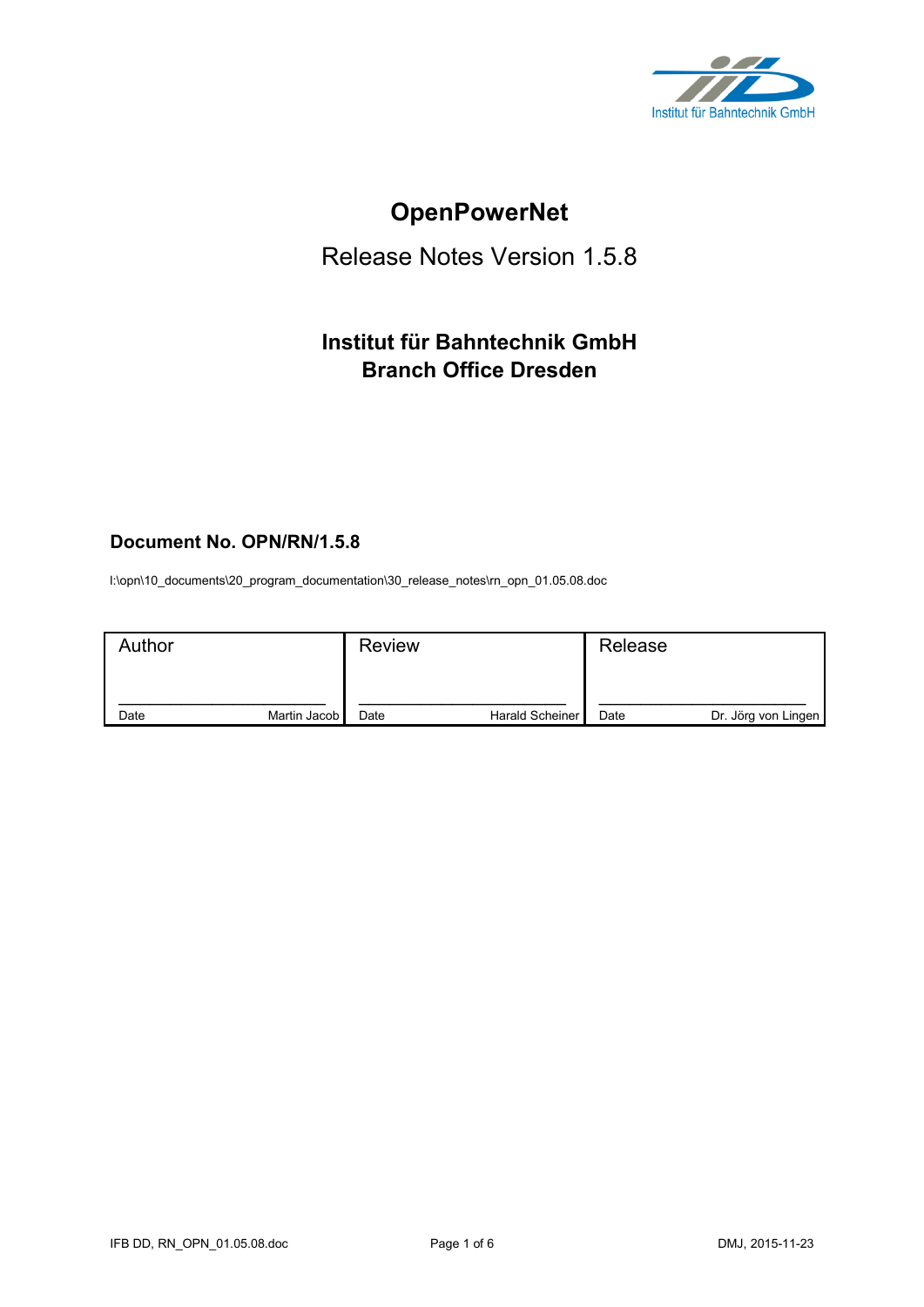#### **1 Introduction**

# **1.1 Overview**

The purpose of this document is to describe the changes and the status of OpenPowerNet version 1.5.8. The document contains:

- List of delivered files on DVD.
- Description of the main functionality,
- Any restrictions known,
- List of corresponding documentation and
- Known issues.

#### **1.2 Configuration**

See document Installation Instruction version 1.5.8 for required third-party software versions.

#### **1.3 Acronyms and abbreviations**

The following abbreviations are used within this document.

| <b>Abbreviation</b> | <b>Description</b>                |
|---------------------|-----------------------------------|
| 2AC                 | 2 Phase AC                        |
| <b>AC</b>           | <b>Alternating Current</b>        |
| <b>ATM</b>          | <b>Advance Train Module</b>       |
| <b>DC</b>           | <b>Direct Current</b>             |
| <b>DVD</b>          | <b>Digital Versatile Disk</b>     |
| <b>GUI</b>          | <b>Graphical User Interface</b>   |
| <b>ODBC</b>         | <b>Open Database Connectivity</b> |
| <b>PSC</b>          | <b>Power Supply Calculation</b>   |

#### **2 List of files on DVD delivery**

```
OPN InstallationInstruction 1.5.8.pdf
OPN_ReleaseNotes_1.5.8.pdf
OPN_UserManual_1.5.8.pdf
OpenPowerNet\my.ini
OpenPowerNet\createUser.bat
OpenPowerNet\OpenPowerNet-1.5.8.zip
OpenTrack\OpenTrack.V_1.8.2.2015-11-17.zip
ThirdPartyPrograms\ required by OpenPowerNet, see Installation Instructions
update\
```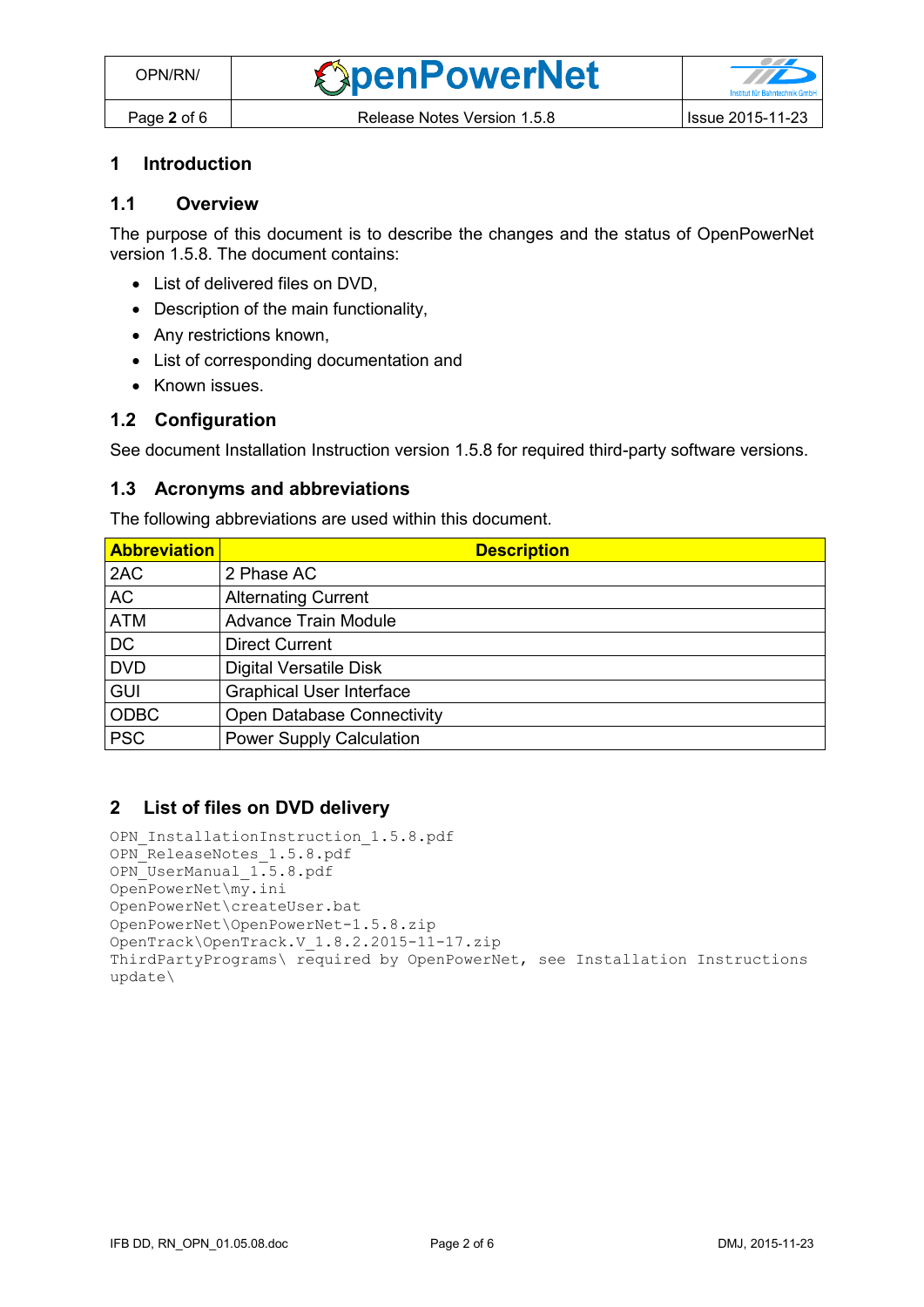**OpenPowerNet** 

## **3 Main functionality**

OpenPowerNet version 1.5.8 has the following main functionality:

- Calculation of AC, 2AC and DC power supply system,
- Calculation of magnetic coupling of conductors is done internally,
- AC / 2AC power supply models:
- Transformer,
- Auto transformer.
- Booster transformer,
- DC power supply models:
- Rectifier,
- Energy storage for stabilisation of line voltage and energy saving
- Voltage limiting device model to limit the touch voltage.
- Calculation of tractive effort with retroactive effect to the railway operation simulator OpenTrack,
- Calculation regenerative braking,
- Consideration of tractive and braking current limitation,
- Consideration of power factor at vehicle pantograph,
- Calculation of electrical engines with single or multiple propulsion systems,
- Division of power consumption for multiple Train Operating Companies,
- Evaluation of engine energy storage,
- Consideration of coasting behaviour of the courses,
- Consideration of changing train mass at station stops,
- Calculation of short circuit currents,
- Quick evaluation of network structure using constant current engine model,
- Visualisation of results using prepared Excel-Files and
- Visualisation of results using the automated analysis of the Analysis Tool generating Excel and PDF files for:
- Minimum pantograph voltage,
- Maximum touch voltage,
- Maximum leakage current,
- Substation:

 $\overline{a}$ 

- <span id="page-2-0"></span>• Feeder current versus time and as  $TRLPC<sup>1</sup>$ ,
- Busbar voltage versus time
- Power  $(P,Q,S)$  versus time and as TRLPC for input, output and total (per substation and total of all substations of a network),
- Power factor versus time

<sup>1</sup> The **T**ime-**R**ated **L**oad **P**eriods **C**urve (TRLPC) shows the maximum or minimum of a set of varying window-size averages where the window time duration is defined by the x-axis value.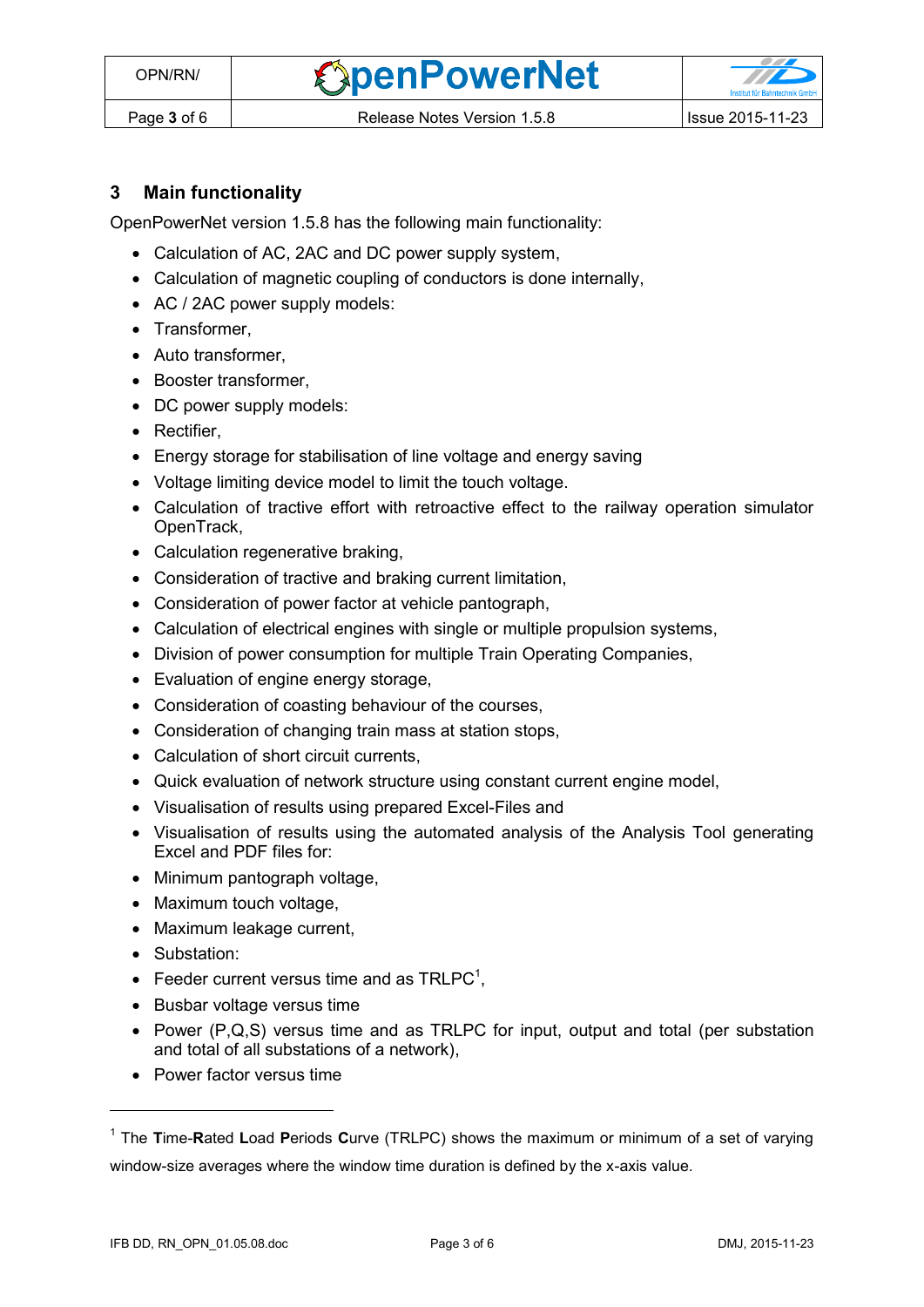- Magnetic Field as flux density (B-field) and field strength (H-field),
- [C](#page-2-0)onductor and connector current versus time and as  $TRLPC<sup>1</sup>$
- Voltage versus time and as  $TRLPC<sup>1</sup>$  $TRLPC<sup>1</sup>$  $TRLPC<sup>1</sup>$
- Energy overview
- Vehicle specific overview

# **4 Changes since version 1.5.7**

### **General:**

- Add support for Windows 10.
- Add prepared Excel file "Voltage, U=f(t)".
- Add tutorial for mixed electric + diesel hauled trains.
- bugfix op173: None existing OT engine in OPN with name containing % lead to crash of OPN. Fixed.

#### **ATM:**

- bugfix op202: Auxiliary power was not reduced in case of 0A current limit at 0km/h.
- bugfix op234: In some rare circumstances the DC ATM-PSC iteration was terminated but having excessively high voltages while recovering. The recovering current was very low thus the calculated energy was still OK but the voltage level was a way too high.
- **PSC:** 
	- bugfix op482: Drop simulation did not enable keys before drop the simulation. In case the simulation did not finish correctly the drop operation could take very long time. Now it is checked for disabled keys and in case there are any disabled keys they get enabled.

### **Analysis:**

- Added support for Excel 2016.
- Output for lines: Added chart type I Conductor =  $f(s)$ .
- Output for lines: Added possibility to create chart series for minimum or maximum average signals (mean or rms) along the line with selectable time base. This works for all conductor items, but not voltage at vehicle pantographs. If the same function is applied to all selected items in the chart, the function will be shown in the chart title instead of the item name (like with shared line and track names).
- Output for lines, pantograph voltage: Built in additional filter for pantograph voltage: If travelling distance per timestep of a minimum (or maximum) voltage engine is very high compared to the slice distance and there are engines with higher voltage level, multiple upward (or downward) peaks might be seen in the resulting minimum (or maximum) signal. These peaks are filtered now carefully to get a nicer chart. The extreme values are always kept.
- bugfix: Excel output creation should now be more robust in case the user is starting new Excel instances during runtime. (Excel 2013 or higher)
- bugfix: Increased performance of TRLPC calculation. Also fixed an error in calculation of minimum RMS values ("U = TRLPC\_min" for "Voltages") which would lead to higher values in the total chart of simulations with multiple simulation time windows. The single charts per time window were correct though.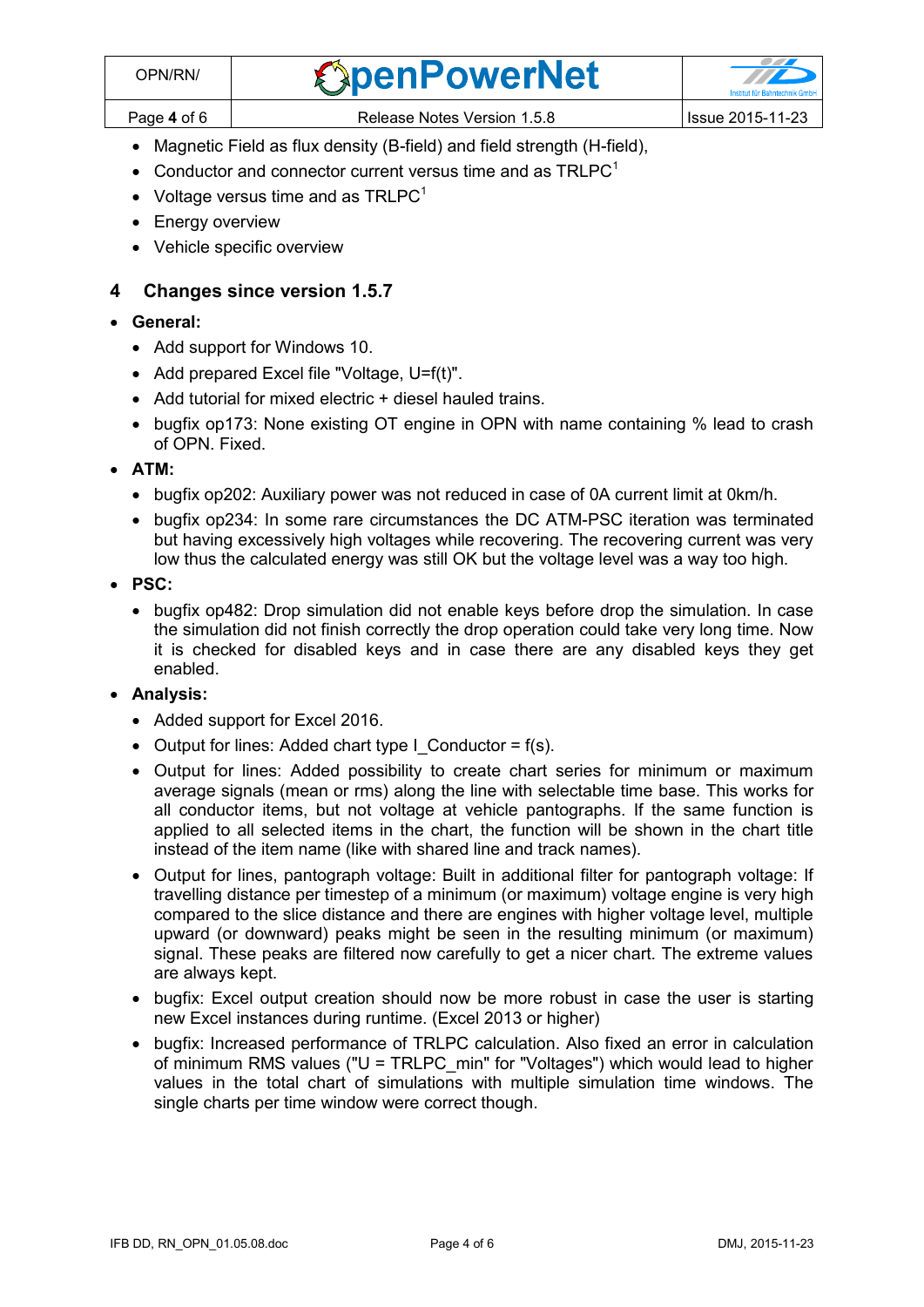- bugfix: Fixed output for lines (pantograph voltage) for different conductor names along the line. Also fixed handling of conductor definitions with mixed positions and improved performance.
- bugfix: Output for lines, pantograph voltage: Fixed database query for maximum pantograph voltage which would pick the minimum of multiple values at the exact same pantograph (not slice) position.
- bugfix: Output for lines: Handle missing reference item selection.
- bugfix: Output for connectors: Fixed calculation of losses for  $P = f(t)$  and  $P = TRLPC$ charts which leads to slightly different values for AC networks depending on the current angle. Connectors in substation and energy calculation are not affected.
- bugfix: Refined message for unhandled exceptions.

### **5 Known restrictions**

OpenPowerNet is tested with OpenTrack version 1.8.2 (2015-11-17) and should only be used with this version.

OpenPowerNet is a single user application. It is not tested to use the same database for multiple users at the same time.

The Engine-File uses the RailML rollingstock schema version 1.03 with OpenPowerNet specific extensions and is therefore not 100% compatible with the mentioned version 1.03.

### **6 Version of corresponding documentation**

The following table lists the version of the documents related to OpenPowerNet 1.5.8.

| <b>Document</b>          | <b>Version</b> |
|--------------------------|----------------|
| Installation Instruction | 1.5.8          |
| User Manual              | 1.5.8          |

### **7 Known issues**

The following table contains all known but unsolved issues.

| ID  | <b>Summary</b>                                                                                                                                                                                                                                                                                                                                                                                                                                                                                                 | <b>Status</b>    |
|-----|----------------------------------------------------------------------------------------------------------------------------------------------------------------------------------------------------------------------------------------------------------------------------------------------------------------------------------------------------------------------------------------------------------------------------------------------------------------------------------------------------------------|------------------|
| 371 | When using larger time steps other than 1s, OpenTrack sends the<br>requests not for all courses in the same time raster but<br>OpenPowerNet is designed to calculate always in the same time<br>raster.<br>Workaround 1: Use always 1s simulation time steps.<br>Workaround 2: Set all times within OpenTrack in the raster<br>according to the selected simulation time step, e.g. for 3s time step<br>only time hh:mm:00, hh:mm:03, hh:mm:06<br>The simulation will be terminated by OpenPowerNet in case of | Can't be solved. |
|     | OpenTrack requests outside of the time raster.                                                                                                                                                                                                                                                                                                                                                                                                                                                                 |                  |
| 458 | The information of split, merged and connected courses is not<br>available in OpenPowerNet. Therefore the engine energy storage of<br>an engine will be reset to the initial values even if the new course is<br>connected with the previous course and the two courses represent<br>the same physical train.                                                                                                                                                                                                  | Open             |
| 582 | Creation of magnetic field image needs the desired character set to                                                                                                                                                                                                                                                                                                                                                                                                                                            | Open             |